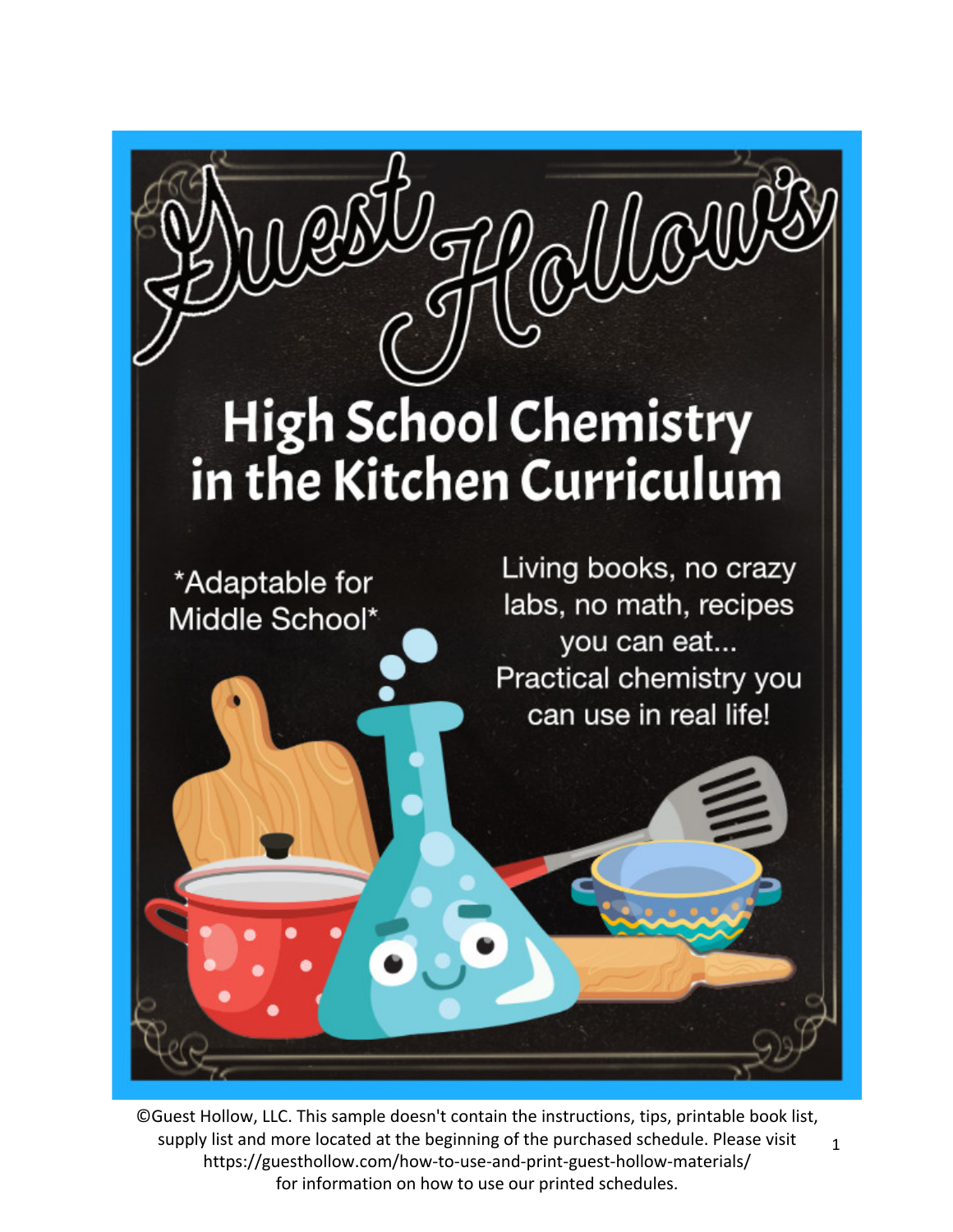| Week 1                                 | Complete all recipes and activities with responsible adult supervision.                                                                                                          |                    |                                 |                  |                 |  |
|----------------------------------------|----------------------------------------------------------------------------------------------------------------------------------------------------------------------------------|--------------------|---------------------------------|------------------|-----------------|--|
|                                        | Day 1                                                                                                                                                                            | Day 2              | Day 3                           | Day 4            | Day 5           |  |
|                                        |                                                                                                                                                                                  |                    | The Chemistry of Food & Cooking |                  |                 |  |
|                                        | Some of the science topics this week: Ratios, density, measurement, chemistry of whipped cream, disulfide<br>bridge, how to read structural formulas, carbonic acid, ionic bonds |                    |                                 |                  |                 |  |
| Culinary                               | Introduction                                                                                                                                                                     | p. 5-7             |                                 | Chapter 2        | p. 15-24 (Stop  |  |
| Reactions                              | Chapter 1                                                                                                                                                                        |                    |                                 | Foams            | at Gelatin      |  |
|                                        | Measuring and                                                                                                                                                                    |                    |                                 | p. 9-14          | Foam.)          |  |
|                                        | Weighing                                                                                                                                                                         |                    |                                 |                  |                 |  |
|                                        | p. 1-5 (Stop at                                                                                                                                                                  |                    |                                 |                  |                 |  |
|                                        | Calorie                                                                                                                                                                          |                    |                                 |                  |                 |  |
|                                        | Estimation.)                                                                                                                                                                     |                    |                                 |                  |                 |  |
|                                        |                                                                                                                                                                                  |                    |                                 |                  |                 |  |
| <b>Activities</b>                      | Make a                                                                                                                                                                           | Estimate the       |                                 |                  | p. 16-18 Make   |  |
|                                        | homemade                                                                                                                                                                         | calories in        |                                 |                  | bread using the |  |
|                                        | hydrometer,                                                                                                                                                                      | several            |                                 |                  | basic bread     |  |
|                                        | or watch the                                                                                                                                                                     | packaged or        |                                 |                  | recipe in the   |  |
|                                        | video linked in                                                                                                                                                                  | canned items       |                                 |                  | book, or any    |  |
|                                        | the videos.                                                                                                                                                                      | you have at        |                                 |                  | other bread     |  |
|                                        |                                                                                                                                                                                  | home.              |                                 |                  | recipe.         |  |
| <b>Online Reading</b>                  |                                                                                                                                                                                  |                    | Units of                        |                  |                 |  |
|                                        |                                                                                                                                                                                  |                    | Measurement in                  |                  |                 |  |
| Chemistry<br><b>Additional Reading</b> |                                                                                                                                                                                  |                    |                                 |                  |                 |  |
|                                        | Question 1 -                                                                                                                                                                     | Question 2 -       | Question 3 -                    | Question 4 -     | Question 5 -    |  |
| Dr. Joe and<br>What You                | Cochineal red                                                                                                                                                                    | Carbamide          | CFC's                           | Snake venom      | Henry's Law,    |  |
| Didn't Know                            | dye                                                                                                                                                                              | peroxide           |                                 |                  | the bends       |  |
|                                        |                                                                                                                                                                                  |                    |                                 |                  |                 |  |
|                                        |                                                                                                                                                                                  |                    | Mixing History & Chemistry      |                  |                 |  |
| The Mystery of                         | Chapters 1-2                                                                                                                                                                     | Chapters 3-4       | Chapters 5-6                    | Chapters 7-8     | Chapters 9-10   |  |
| the Periodic                           |                                                                                                                                                                                  |                    |                                 |                  |                 |  |
| <b>Table</b>                           | The Puzzle                                                                                                                                                                       | Optional           |                                 | Optional         |                 |  |
|                                        |                                                                                                                                                                                  | activities:        |                                 | activity:        |                 |  |
|                                        |                                                                                                                                                                                  |                    |                                 |                  |                 |  |
|                                        |                                                                                                                                                                                  | Distill salt water |                                 | Make a           |                 |  |
|                                        |                                                                                                                                                                                  |                    |                                 | pneumatic        |                 |  |
|                                        |                                                                                                                                                                                  | Acid reaction      |                                 | trough           |                 |  |
| Learning About the Periodic Table      |                                                                                                                                                                                  |                    |                                 |                  |                 |  |
| <b>Elements</b>                        | Look over the                                                                                                                                                                    | p. 15-16           | p. 16-17 Helium                 | p. 18-19 Lithium | p. 20-21        |  |
|                                        | introduction p.                                                                                                                                                                  | Hydrogen           |                                 |                  | Beryllium       |  |
|                                        | $1 - 14$                                                                                                                                                                         |                    |                                 |                  |                 |  |
| The Periodic                           |                                                                                                                                                                                  | Hydrogen           | <b>Helium</b>                   | Lithium          | Beryllium       |  |
| <b>Table of Videos</b>                 |                                                                                                                                                                                  |                    |                                 |                  |                 |  |
| Activities & Assignments               |                                                                                                                                                                                  |                    |                                 |                  |                 |  |
|                                        |                                                                                                                                                                                  |                    |                                 |                  |                 |  |
| Printables                             |                                                                                                                                                                                  |                    |                                 |                  |                 |  |
|                                        |                                                                                                                                                                                  |                    |                                 |                  |                 |  |
|                                        |                                                                                                                                                                                  |                    |                                 |                  |                 |  |
|                                        |                                                                                                                                                                                  |                    |                                 |                  |                 |  |
|                                        |                                                                                                                                                                                  |                    |                                 |                  |                 |  |
|                                        |                                                                                                                                                                                  |                    |                                 |                  |                 |  |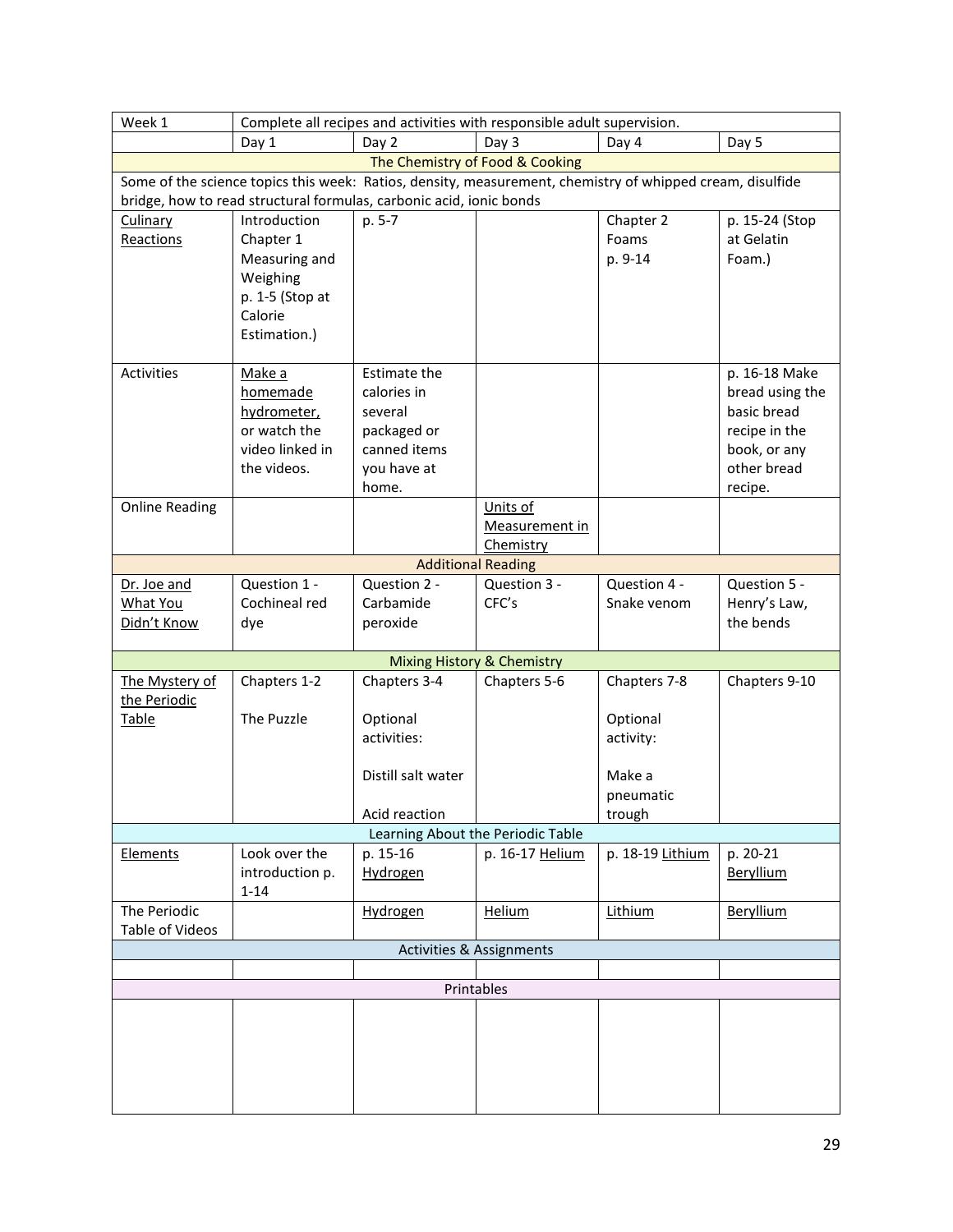| Videos |                       |                  |                      |                   |                   |
|--------|-----------------------|------------------|----------------------|-------------------|-------------------|
|        | Make a                | Mythbusters      | <b>Naked Science</b> |                   | Ionic bonds       |
|        | hydrometer            | Hindenburg       | Scrapbook: Why       |                   |                   |
|        |                       | <b>Mystery</b>   | does helium          |                   | What's the big    |
|        | TED-Ed: How big       |                  | make your voice      |                   | deal with         |
|        | is a mole?            | TED-Ed: What is  | sound funny?         |                   | gluten?           |
|        |                       | a calorie?       |                      |                   |                   |
|        | Take the video        |                  |                      |                   | 55-gallon drum    |
|        | quiz here.            | What triggers a  |                      |                   | crushed - This is |
|        |                       | chemical         |                      |                   | the empty soda    |
|        | <b>Cochineal Bugs</b> | reaction?        |                      |                   | can experiment    |
|        | Create Red Dye        | (enthalpy and    |                      |                   | on p. 24 of       |
|        |                       | entropy)         |                      |                   | Culinary          |
|        | Spangler              |                  |                      |                   | Reactions, only   |
|        | Science: Float or     | The Periodic     |                      |                   | much bigger,      |
|        | <b>Sink Density</b>   | Table of Videos: |                      |                   | $I$ ol            |
|        | Experiment            | Exploding        |                      |                   |                   |
|        |                       | Hydrogen         |                      |                   | How Heavy is      |
|        | Density: A Story      | <b>Bubbles</b>   |                      |                   | Air?              |
|        | of Archimedes         |                  |                      |                   |                   |
|        |                       |                  |                      |                   | Why don't         |
|        |                       |                  |                      |                   | whales get the    |
|        |                       |                  |                      |                   | bends?            |
| Online |                       |                  |                      |                   |                   |
|        | Optional:             |                  |                      | The Science of    | Ionic bonding-    |
|        | Mystery of the        |                  |                      | Whipped cream     | PBS interactive   |
|        | Periodic Table        |                  |                      | article - We will |                   |
|        | chapter               |                  |                      | make some         |                   |
|        | questions             |                  |                      | crème fraiche in  |                   |
|        |                       |                  |                      | week 13! You      |                   |
|        |                       |                  |                      | may want to       |                   |
|        |                       |                  |                      | bookmark this     |                   |
|        |                       |                  |                      | article.          |                   |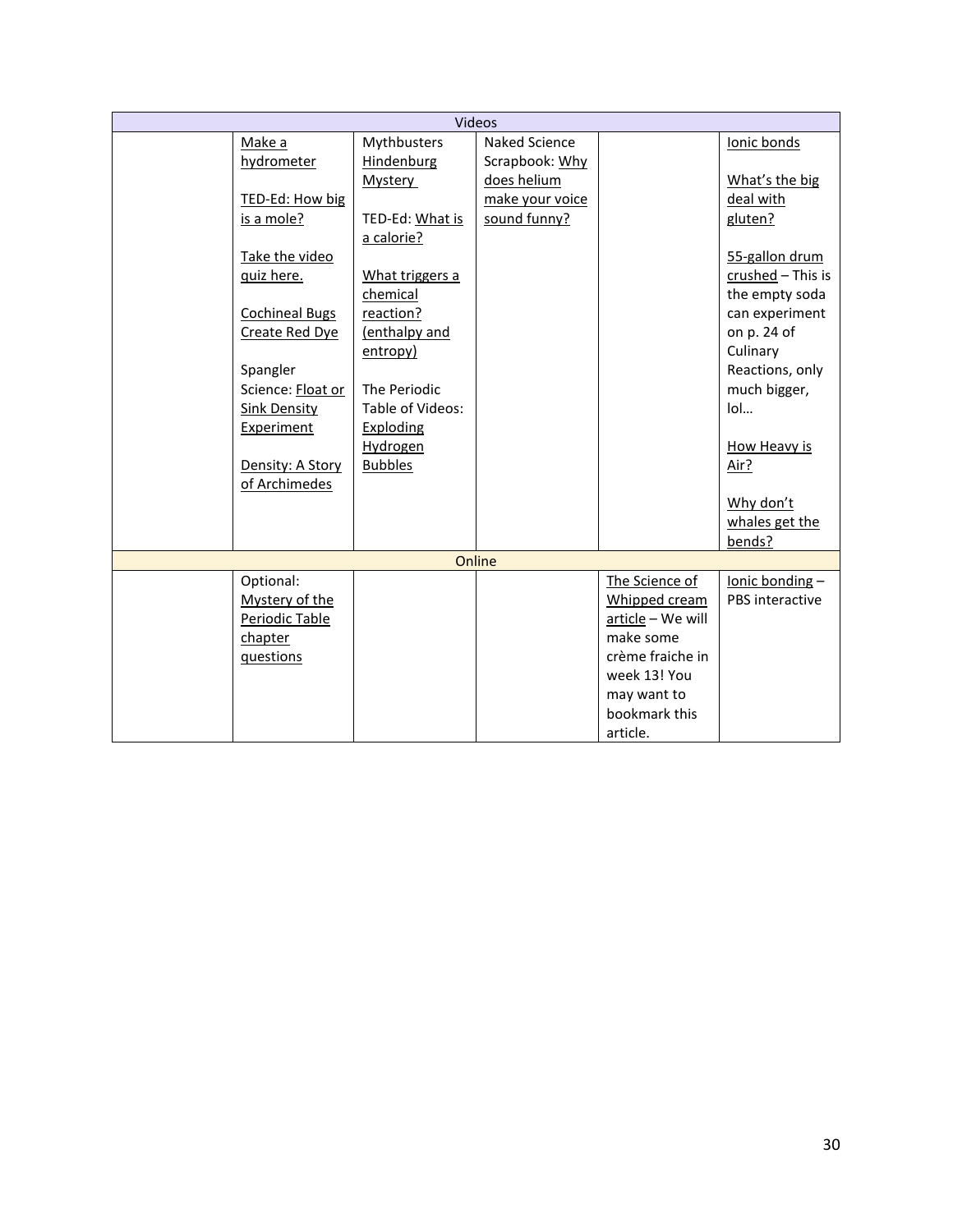| Week 2                                                                                                                                                                                                             | Complete all recipes and activities with responsible adult supervision. |                                                           |                                     |                         |                        |  |
|--------------------------------------------------------------------------------------------------------------------------------------------------------------------------------------------------------------------|-------------------------------------------------------------------------|-----------------------------------------------------------|-------------------------------------|-------------------------|------------------------|--|
|                                                                                                                                                                                                                    | Day 1                                                                   | Day 2                                                     | Day 3                               | Day 4                   | Day 5                  |  |
| The Chemistry of Food & Cooking                                                                                                                                                                                    |                                                                         |                                                           |                                     |                         |                        |  |
| Some of the science topics this week: denature gelatin, breaking up sucrose with an acid, covalent bonds,<br>emulsions, water molecules, phospholipids, hydrogen bonds, monoglycerides, diglycerides, polysorbates |                                                                         |                                                           |                                     |                         |                        |  |
| Culinary                                                                                                                                                                                                           | p. 24-27 (Stop at                                                       | p. 27-35                                                  | Chapter 3                           |                         | p. 44-45               |  |
| Reactions                                                                                                                                                                                                          | sugar foam.)                                                            |                                                           | <b>Emulsions</b>                    |                         |                        |  |
|                                                                                                                                                                                                                    |                                                                         |                                                           |                                     |                         |                        |  |
|                                                                                                                                                                                                                    |                                                                         |                                                           | p. 36-44                            |                         |                        |  |
|                                                                                                                                                                                                                    |                                                                         |                                                           | (Stop at Other                      |                         |                        |  |
|                                                                                                                                                                                                                    |                                                                         |                                                           | Emulsifiers.)                       |                         |                        |  |
| Activities-                                                                                                                                                                                                        | <b>Make</b>                                                             | p. 29 - 35 Optional recipe:                               |                                     | Make Eggs               |                        |  |
| Choose one or                                                                                                                                                                                                      | homemade                                                                | Whipped creamsicle topping<br>NOTE: Make sure all items / |                                     | <b>Benedict (See</b>    |                        |  |
| more recipes.                                                                                                                                                                                                      | marshmallows                                                            | chemicals / ingredients are food                          |                                     | video linked<br>below.) |                        |  |
|                                                                                                                                                                                                                    |                                                                         | grade, and approved by the USDA,                          |                                     |                         |                        |  |
|                                                                                                                                                                                                                    |                                                                         | before using in a recipe!                                 |                                     |                         |                        |  |
|                                                                                                                                                                                                                    |                                                                         |                                                           | <b>Additional Reading</b>           |                         |                        |  |
| Dr. Joe and                                                                                                                                                                                                        | Question $6-$                                                           | Question $7 -$                                            | Question 8 -                        | Question 9 -            | Question 10 -          |  |
| What You                                                                                                                                                                                                           | Wine vinegar                                                            | Gel candles                                               | Dalton and                          | Acrylamide              | Fizz Keeper            |  |
| Didn't Know                                                                                                                                                                                                        |                                                                         |                                                           | color blindness                     |                         |                        |  |
|                                                                                                                                                                                                                    |                                                                         |                                                           |                                     |                         |                        |  |
|                                                                                                                                                                                                                    |                                                                         |                                                           | Mixing History & Chemistry          |                         |                        |  |
| The Mystery of                                                                                                                                                                                                     | Chapters 11-12                                                          | Chapters 13-14                                            | Chapters 15-16                      | Chapters 17-18          | <b>Elements Listed</b> |  |
| the Periodic                                                                                                                                                                                                       |                                                                         |                                                           |                                     |                         | by Date of             |  |
| Table                                                                                                                                                                                                              |                                                                         |                                                           |                                     |                         | Discovery (End!)       |  |
|                                                                                                                                                                                                                    |                                                                         |                                                           | Learning About the Periodic Table   |                         |                        |  |
| Elements                                                                                                                                                                                                           | p. 22-23 Boron                                                          | p. 24-25 Carbon                                           | p. 26-27                            | p. 28-29 Oxygen         | p. 30-31               |  |
|                                                                                                                                                                                                                    |                                                                         |                                                           | Nitrogen                            |                         | <b>Fluorine</b>        |  |
| The Periodic<br>Table of Videos                                                                                                                                                                                    | <b>Boron</b>                                                            | Carbon                                                    | <b>Nitrogen</b>                     | Oxygen                  | <b>Fluorine</b>        |  |
|                                                                                                                                                                                                                    | Introducing                                                             |                                                           |                                     | Introducing             |                        |  |
|                                                                                                                                                                                                                    | <b>Boron</b>                                                            |                                                           |                                     | Oxygen                  |                        |  |
|                                                                                                                                                                                                                    |                                                                         |                                                           | <b>Activities &amp; Assignments</b> |                         |                        |  |
|                                                                                                                                                                                                                    |                                                                         |                                                           |                                     |                         |                        |  |
|                                                                                                                                                                                                                    |                                                                         |                                                           | Printables                          |                         |                        |  |
|                                                                                                                                                                                                                    |                                                                         |                                                           |                                     |                         |                        |  |
|                                                                                                                                                                                                                    |                                                                         |                                                           |                                     |                         |                        |  |
|                                                                                                                                                                                                                    |                                                                         |                                                           |                                     |                         |                        |  |
|                                                                                                                                                                                                                    |                                                                         |                                                           |                                     |                         |                        |  |
|                                                                                                                                                                                                                    |                                                                         |                                                           |                                     |                         |                        |  |
|                                                                                                                                                                                                                    |                                                                         |                                                           |                                     |                         |                        |  |
|                                                                                                                                                                                                                    |                                                                         |                                                           |                                     |                         |                        |  |
|                                                                                                                                                                                                                    |                                                                         |                                                           |                                     |                         |                        |  |
|                                                                                                                                                                                                                    |                                                                         |                                                           |                                     |                         |                        |  |
|                                                                                                                                                                                                                    |                                                                         |                                                           |                                     |                         |                        |  |
|                                                                                                                                                                                                                    |                                                                         |                                                           |                                     |                         |                        |  |
|                                                                                                                                                                                                                    |                                                                         |                                                           |                                     |                         |                        |  |
|                                                                                                                                                                                                                    |                                                                         |                                                           |                                     |                         |                        |  |
|                                                                                                                                                                                                                    |                                                                         |                                                           |                                     |                         |                        |  |
|                                                                                                                                                                                                                    |                                                                         |                                                           |                                     |                         |                        |  |